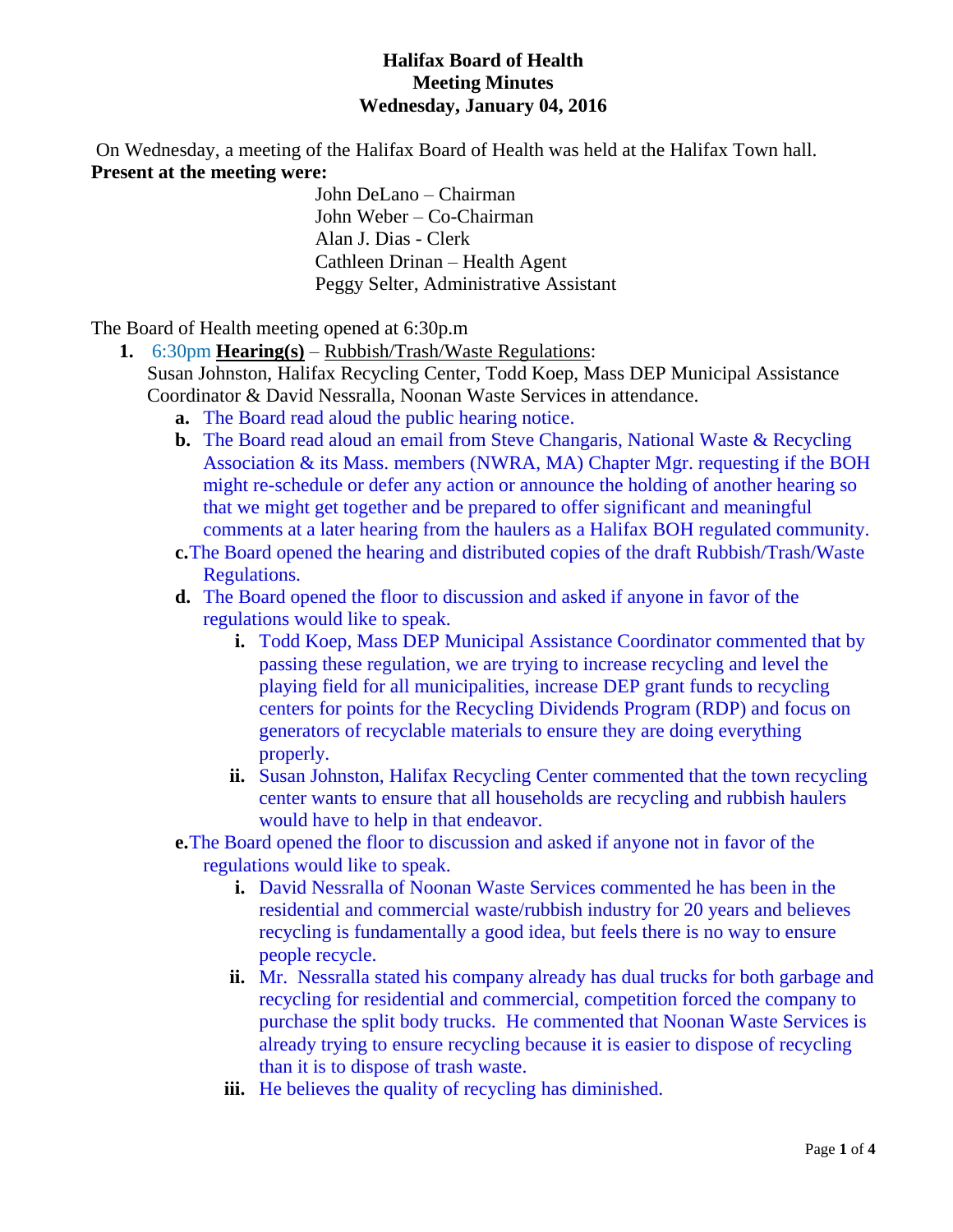- **iv.** Mr. Nessralla commented that it is his opinion that if the Rubbish/Trash/Waste Regulations are put into place, small businesses will not be able to compete and will be put out of business.
- **v.** Mr. Nessralla asked how the Town/State was going to police this regulation. Mr. Nessralla commented that there is a lot of oversight that DEP is pushing to the town to push to the waste haulers.
	- **1.** Todd Koep, Mass DEP responded to Mr. Nessralla comments. He replied he has been in the waste/rubbish industry for 17 years and that Mr. Nessralla has been doing all the right things and commends him on that.

 Mr. Koep reiterated the points that the State is trying to increase recycling, level the playing field for all municipalities, and increase DEP grant funds to recycling center's for points for the Recycling Dividends Program (RDP)

- **a.** The Board asked, how do we know when reporting companies are being honest when reporting recycling totals? Do we police reports? How do we address that? Town has to have a relationship with the hauler, when the company has a problem or concern, they should call the Board of Health.
- **b.** The Board asked the Health Agent if there was anything she would like to add.
	- **i.** The Health Agent commented that the Board of Health office does not want and can't handle the policing of failure to comply.
- **c.** Board suggested the Board of Health go back & review and make some revisions on the regulation, and also check the public information requirement regarding the customer list.

### **2. Bring to Boards Attention:**

- **a.** Fieldstone Show Park 2017 Show Dates for Horse Shows presented to the Board.
	- **i.** The Board asked the Administrative Assistant if the well testing results for Fieldstone Show Park have been submitted to the Board of Health as of yet. The Administrative Assistant replied that they have not.
	- **ii.** The Board asked who collected the samples in the past for Fieldstone Show Park. The Administrative Assistant and the Health Agent both replied S. Clawson.

A Motion was made that any and all future well samples shall be taken by an employee of a certified lab accompanied by chain-of-custody papers. Mr. Clawson may request to discuss the matter with the Board at any Board of Health meeting. A memo stating the above will be sent to the Board of Selectmen.

> **Motion: John Weber Second: Alan Dias Unanimous vote on the motion**

### **3. Discussion Items:** - Agent Updated Board

- **a.** NVNA December 2016 Report
- **b.** Update on FY 2018 Budget
- **c.** Conflict of Interest Law Online Training Program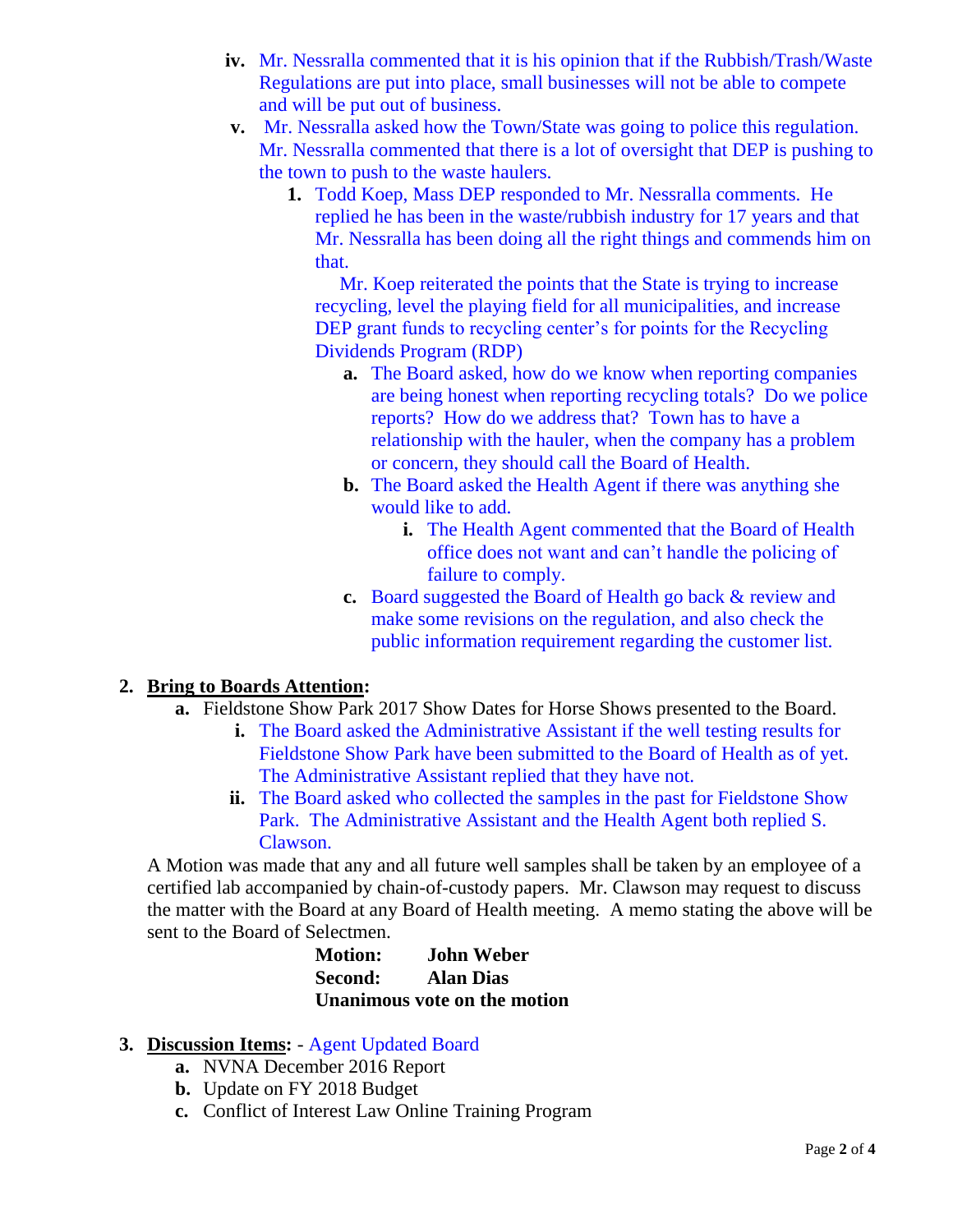**d.** Food Establishment Report Update

**e.**395 Plymouth Street As-Built Update:

A Motion was made to approve Outback Engineering as the Design Engineer who will produce the Final As-Built for 395 Plymouth Street.

## **Motion: John Weber Second: Alan Dias Unanimous vote on the motion**

**f.** Public Records Access Officers – Designations:

**i.** BOH Public Information Request Form

A Motion was made to appoint the Health Agent as the Board of Health Public Records Access Officer.

**Motion: John Weber Second: Alan Dias Unanimous vote on the motion**

**g.** Active Shooter Incident Discussion:

A Motion was made to request to meet with Selectmen at their January 24, 2017 meeting at 8:30pm to continue the discussion on how the Town can be better prepared in the case of possible active shooter incidents.

**Motion: John Weber Second: Alan Dias Unanimous vote on the motion**

## **4. The Following to be signed**:

- **a. Payroll for the Week Ending January 07, 2017** Board Signed
	- **i.** Cathleen Drinan
	- **ii.** Margaret Selter
	- **iii.** Tracy Noland

# **b. Meeting Minutes:** - Board Signed

- **i.** December 07, 2016 Meeting Minutes
- **ii.** December 21, 2016 Meeting Minutes
- **c. Expense Account# 01-512 – FY 17-10** Board Signed
	- **i.** MEHA Education Seminar Onsite Wastewater for Local Environmental Health Officials – Cathleen Drinan - \$65.00
	- **ii.** MEHA Education Seminar Onsite Wastewater for Local Environmental Health Officials – Alan Dias - \$65.00

# **d. Revolving Account# 25-513 – FY 17-10** - Board Signed

- **i.** Kathleen DeVasto-Piemonte Food Establishment Inspection Jool's Fried Dough at November Mudfest - \$50.00
- **ii.** Kathleen DeVasto-Piemonte Food Establishment Inspection Mike's House of Pizza at November Mudfest - \$50.00
- **iii.** Kathleen DeVasto-Piemonte Food Establishment Inspection Nessralla Concessions at November Mudfest - \$50.00
- **iv.** Kathleen DeVasto-Piemonte Food Establishment Inspection Wicked Smokin BBQ at November Mudfest - \$50.00
- **v.** Kathleen DeVasto-Piemonte Food Establishment Monitoring Hawaii Garden - \$50.00